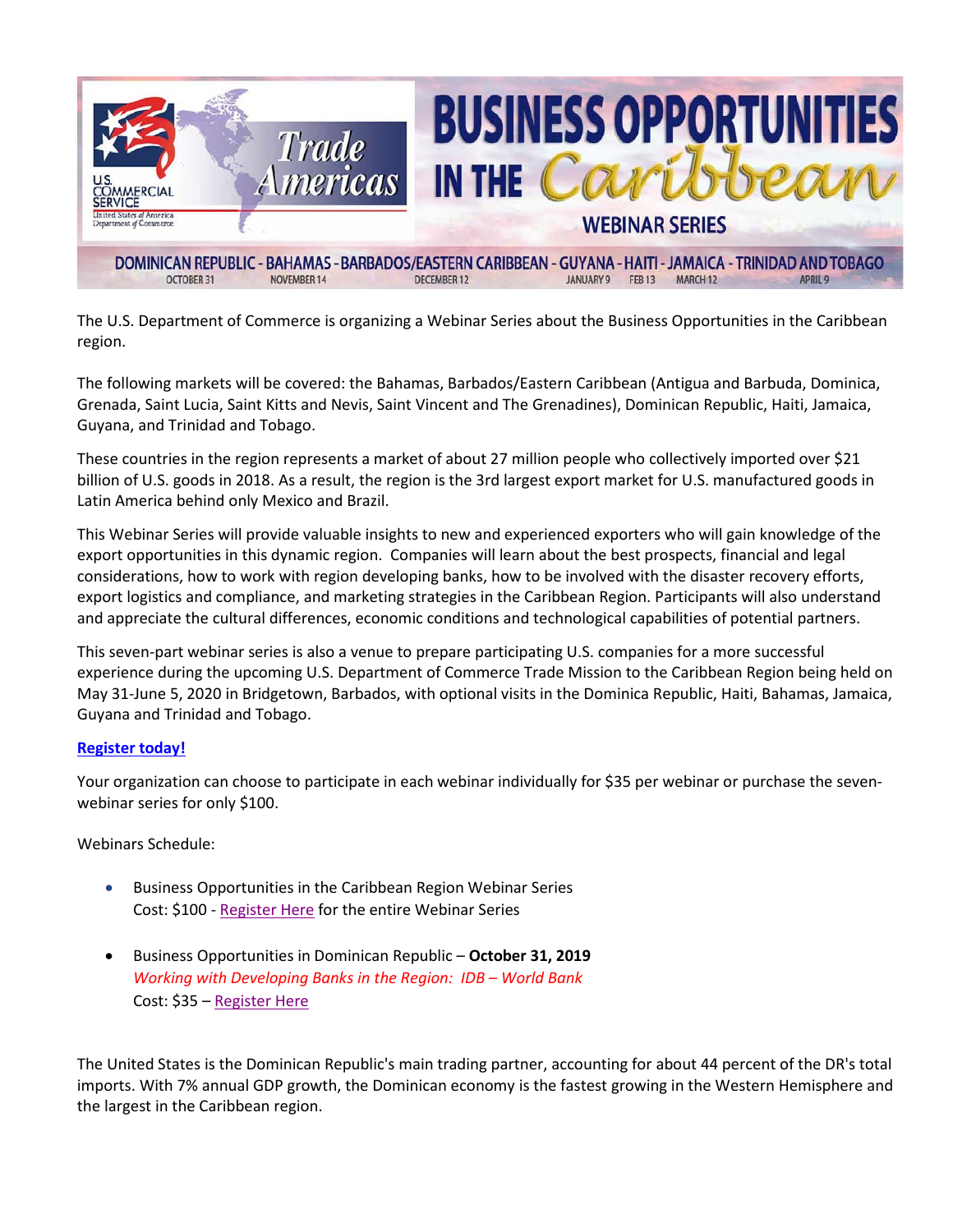- In 2018, U.S. exports to the DR totaled \$8.9 billion. U.S. exports to Dominican Republic are up 60.0% from 2006 (pre-FTA).
- U.S. exports of services to Dominican Republic were an estimated \$1.9 billion in 2017.
- The U.S. goods trade surplus with Dominican Republic was \$3.3 billion in 2018.
- Proximity to the Dominican Republic market and a preference for U.S. products and services is a major advantage for U.S. exporters.
- Business Opportunities in The Bahamas **November 14, 2019**  *Disaster Recovery Efforts in the Caribbean Region – The Role of US Companies* Cost: \$35 – [Register Here](https://emenuapps.ita.doc.gov/ePublic/event/editWebReg.do?SmartCode=0QD3)

Long-term recovery from Hurricane Dorian will provide opportunities for U.S. businesses to participate in the reconstruction of the northern Bahamian islands of Grand Bahama and Abaco, particularly in housing construction, urban planning, and project and logistics management.

- The Bahamas' proximity to the United States (50 miles from Florida at its closest point) facilitates communication with potential partners.
- The Bahamas is an English-speaking nation with close political, economic, and cultural ties to the United States and a preference for U.S. products and services.
- Although the native population is around 400,000, The Bahamas receives over six million visitors per year, the majority from the United States.
- The Bahamas is a politically stable democracy.
- Business Opportunities in Barbados/Eastern Caribbean– **December 12, 2019**  *Financing your Export deals in the Caribbean* Cost: \$35 – [Register Here](https://emenuapps.ita.doc.gov/ePublic/event/editWebReg.do?SmartCode=0QD2)

The United States maintains a robust trade surplus with Barbados and the Eastern Caribbean region and continues to be the largest trading partner with about 35% of total imports. Strong cultural and historical ties and tourist visits reinforce common values.

- As little as three hours away by air, the region maintains heavily trafficked air and sea freight lines.
- Consumers recognize and prefer high-quality American products and services.
- No language barrier: The official language for Barbados and the Eastern Caribbean is English.
- In 2019, U.S. exports to Barbados and the Eastern Caribbean are expected to surpass 2018 figures.

The U.S. Embassy in Barbados covers the following markets in the Eastern Caribbean: Antigua and Barbuda, Dominica, Grenada, Saint Lucia, Saint Kitts and Nevis, Saint Vincent and the Grenadines. Antigua and Barbuda, Barbados, and Saint Kitts and Nevis are high-income countries according to World Bank criteria; Dominica, Grenada, Saint Lucia, and Saint Vincent and the Grenadines are upper middle-income countries. These markets combined have almost 900,000 potential customers and imported more than \$1.7 billion of U.S. goods in 2018.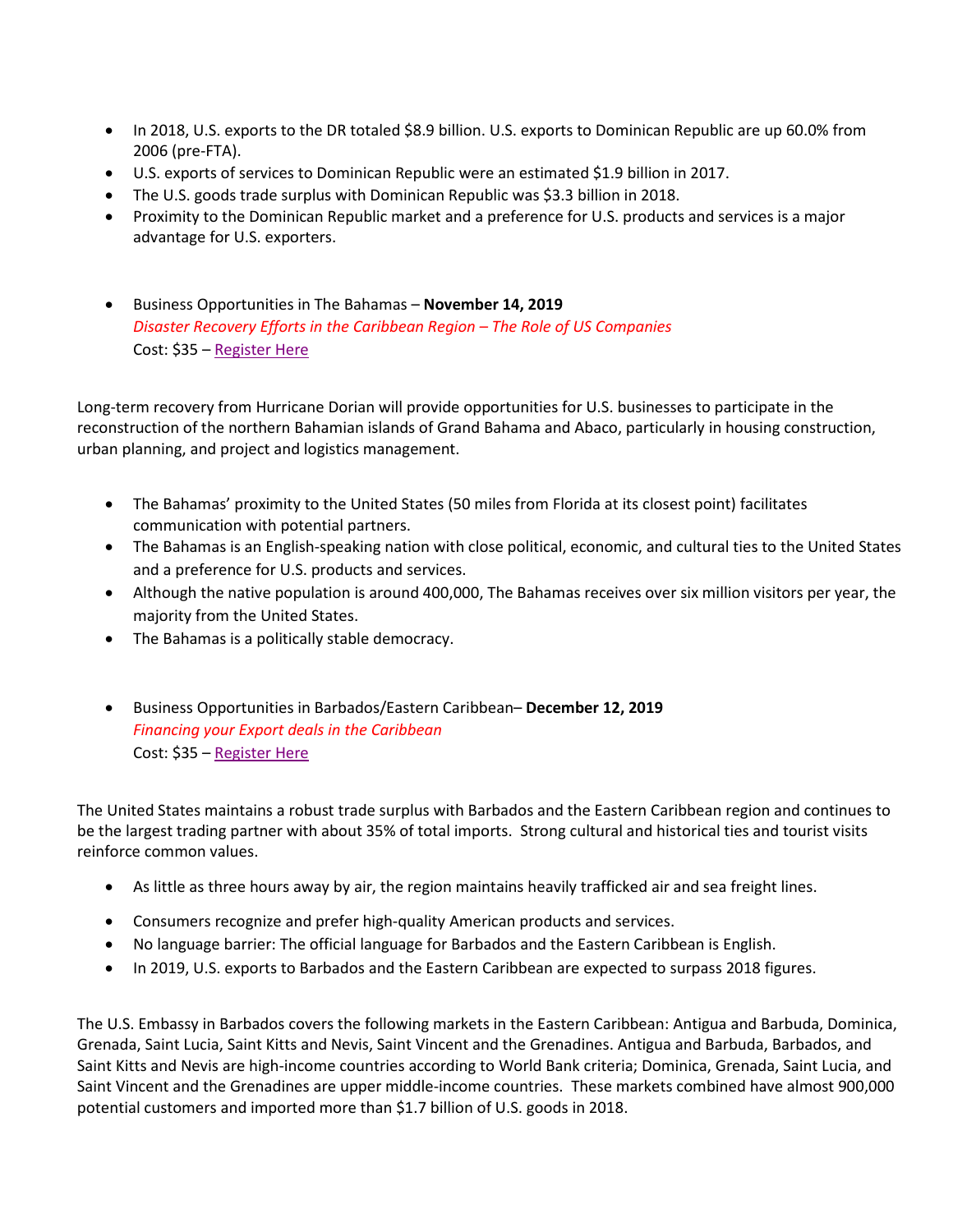• Business Opportunities in Guyana – **January 9, 2020**  *Export Logistics in the Caribbean Region* Cost: \$35 – [Register Here](https://emenuapps.ita.doc.gov/ePublic/event/editWebReg.do?SmartCode=0QD1)

The United States is Guyana's top trading partner, accounting for over \$700M in total trade.

- Recoverable oil reserves has placed Guyana in the forefront of per capita oil-producing countries. Prospects exist both for sales of services and equipment to existing concession holders and for the awarding of additional onshore and offshore concessions.
- The government plans to concentrate initial oil revenues on a wide range of infrastructure projects, providing plenty of opportunities for U.S. companies.
- Guyana's rich soil, abundant water, and open land offers many opportunities in the agriculture sector.
- Guyana is an English-speaking country with competitive labor rates located within a convenient time zone, making it ideal for Business Process Outsourcing.
- Business Opportunities in Haiti **February 13, 2020**  *Export Compliance – Advocacy and Trade Barriers*  Cost: \$35 – [Register Here](https://emenuapps.ita.doc.gov/ePublic/event/editWebReg.do?SmartCode=0QD5)

Haiti is one of the most open economies in the Caribbean, with a number of sectors seeking foreign direct investment. The country's economy is heavily dependent on trade ties to its neighbors, particularly the Dominican Republic and the United States.

- The Haitian economy is one of the most open economies in the Caribbean.
- Haiti offers proximity to the United States and many Haitian businesspeople speak fluent English.
- U.S. good comprise over 24 percent of Haiti's total imports.
- Two international airports (Port au Prince and Cap Haitian) offer multiple daily flights between Haiti and the United States. The airport in Cap Haitian facilitates commerce and provides quick access to the Caracol and CODEVI industrial parks located in free zones in the northeast region of Haiti.

Business Opportunities in Jamaica – **March 12, 2020**  *Ecommerce in the Caribbean Region* Cost: \$35 – [Register Here](https://emenuapps.ita.doc.gov/ePublic/event/editWebReg.do?SmartCode=0QD0)

The United States is Jamaica's largest trading partner, accounting for almost 40% of Jamaica's total trade. The market has 2.8 million potential customers and \$26.06 billion in GDP (purchasing power parity).

- Jamaica is ranked #1 in the Anglo-Caribbean in the 2019 World Doing Business Report
- The Jamaican government is seeking to spend \$500 million on improving its energy infrastructure.